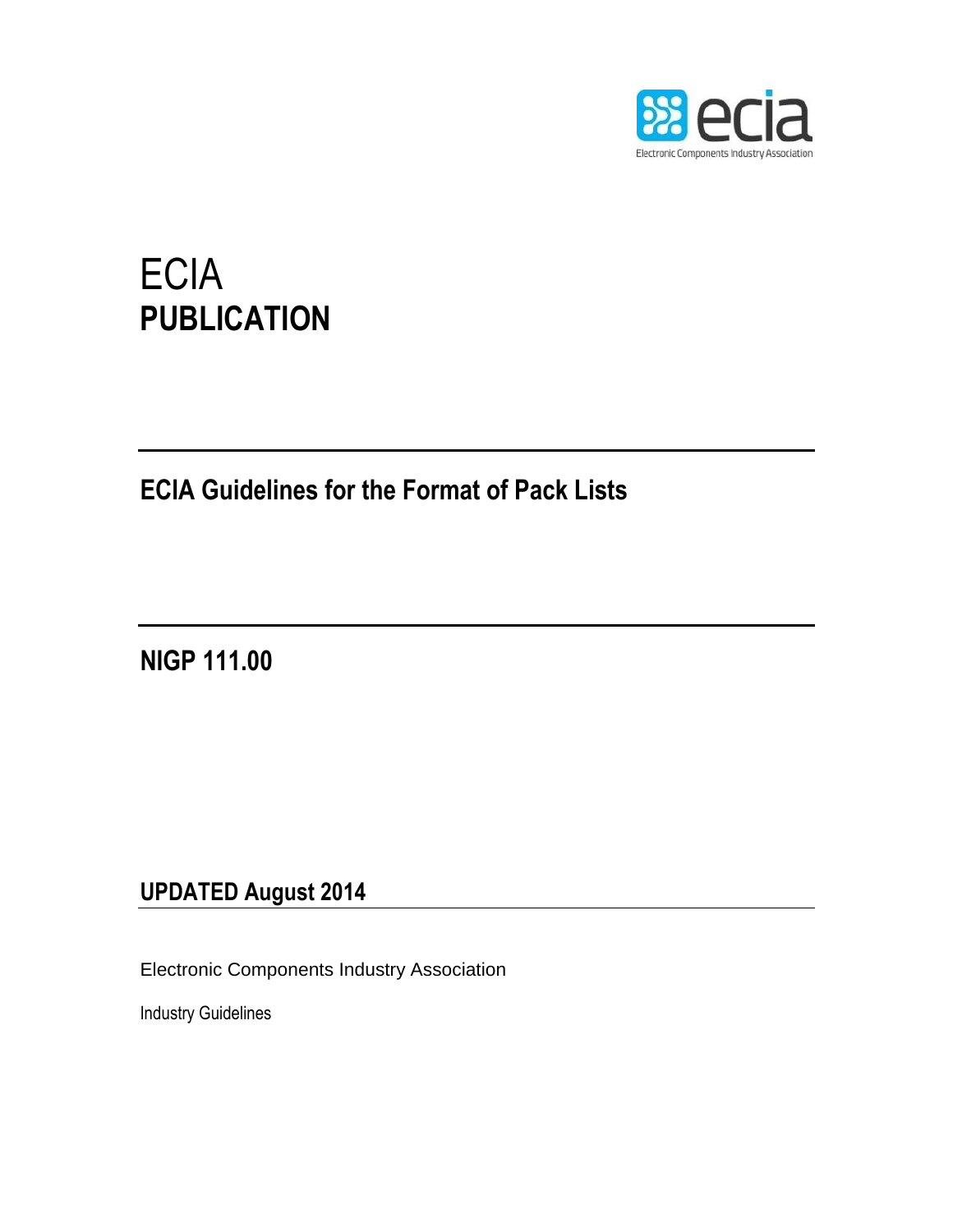#### **NOTICE**

ECIA Industry Guidelines and Publications contain material that has been prepared, progressively reviewed, and approved through various ECIA-sponsored industry task forces, comprised of ECIA member distributors, manufacturers, and manufacturers' representatives. After adoption, efforts are taken to ensure widespread dissemination of the guidelines. ECIA reviews and updates the guidelines as needed.

ECIA Industry Guidelines and Publications are designed to serve the public interest, including electronic component distributors, manufacturers and manufacturers' representatives through the promotion of uniform and consistent practices between manufacturers, distributors, and manufacturers' representatives resulting in improved efficiency, profitability, product quality, safety, and environmentally responsible practices. Existence of such guidelines shall not in any respect preclude any member or non-member of ECIA from adopting any other practice not in conformance to such guidelines, nor shall the existence of such guidelines preclude their voluntary use by those other than ECIA members, whether the guideline is to be used either domestically or internationally.

ECIA does not assume any liability or obligation whatever to parties adopting ECIA Industry Guidelines and Publications. Each company must independently assess whether adherence to some or all of the guidelines is in its own best interest.

Inquiries, comments, and suggestions relative to the content of this ECIA Industry Guideline should be addressed to ECIA headquarters.

Published by

#### ELECTRONIC COMPONENTS INDUSTRY ASSOCIATION 1111 Alderman Dr., Suite 400 Alpharetta, GA 30005 678-393-9990

Copyright 2014 Printed in U.S.A. All rights reserved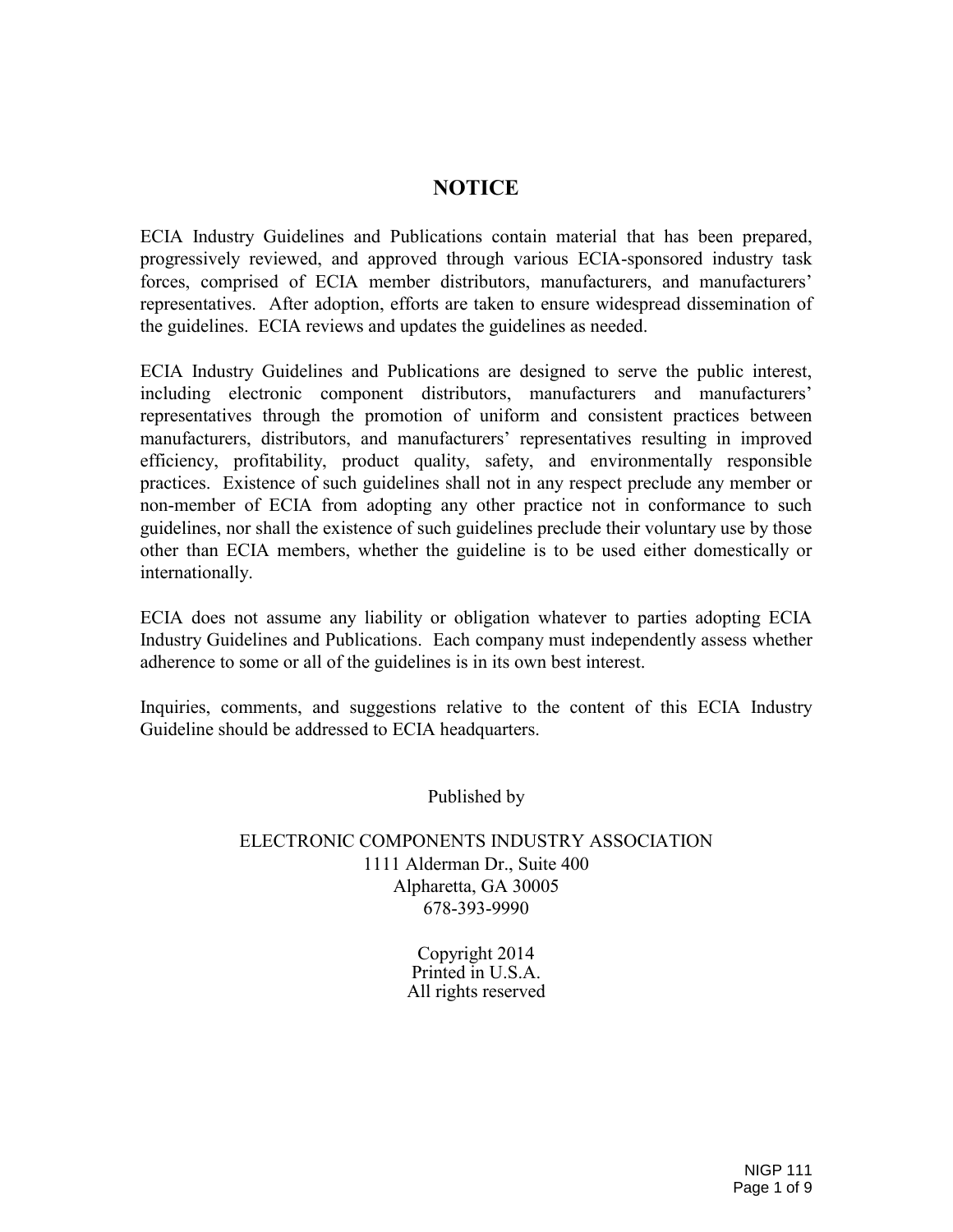ECIA thanks the following distributors and manufacturers for their participation in the task force which developed these guidelines:

| <b>Allied Electronics</b> | Avnet, Inc.                  |
|---------------------------|------------------------------|
| Arrow Electronics, Inc.   | <b>Carlton-Bates Company</b> |
| Digi-Key Corp.            | <b>Future Electronics</b>    |
| Littelfuse, Inc.          | Murata                       |
| <b>Phoenix Contact</b>    | <b>Sager Electronics</b>     |
| <b>TE Connectivity</b>    | TTI, Inc.                    |
| Vishay Intertechnology    |                              |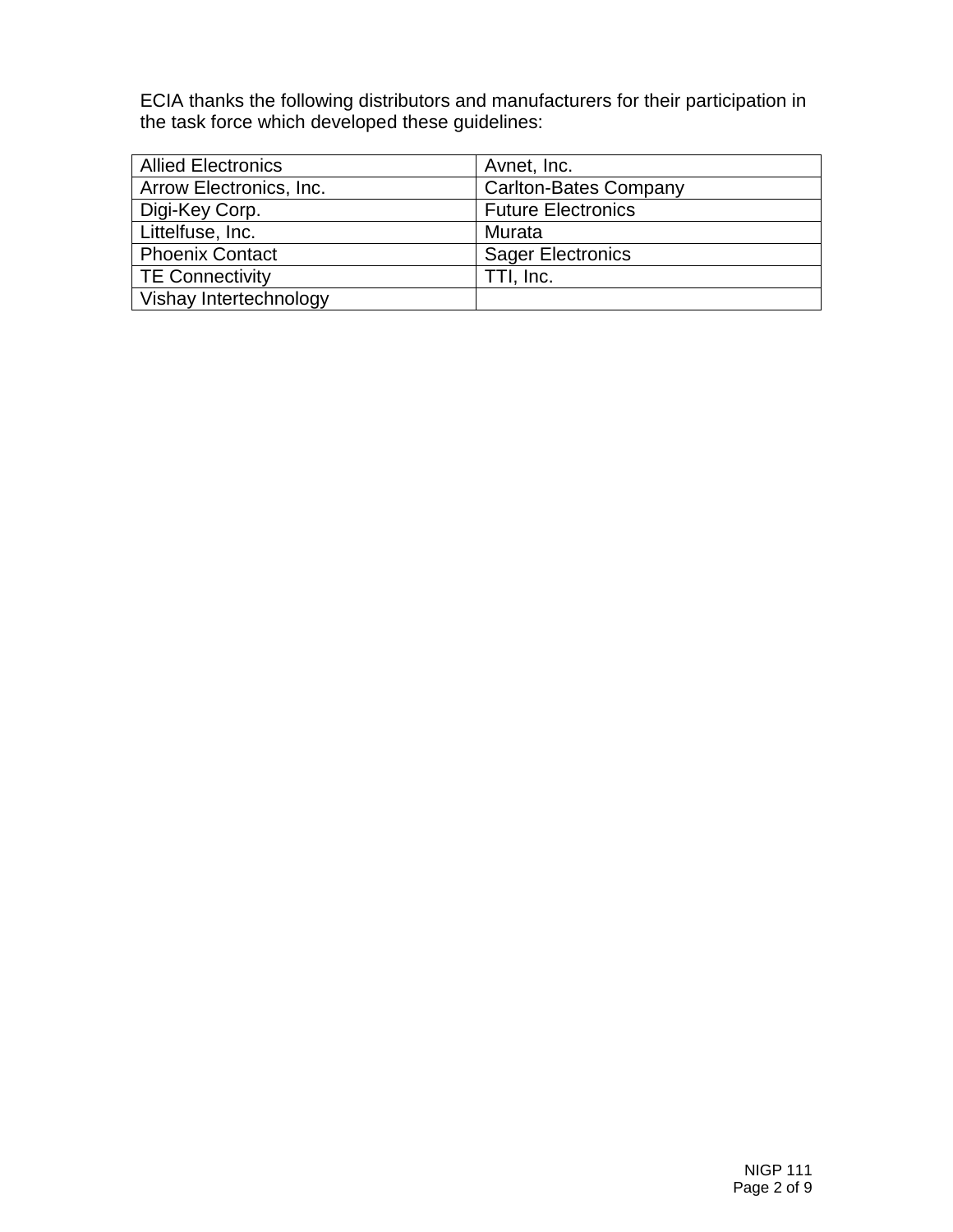#### **ECIA Guidelines for the Format of Pack List**

#### **1.0 PURPOSE**

The purpose of this document is to provide distributors and manufacturers with guidelines for the formatting of packing lists. The guideline also presents a consistent set of information in a recommended format. Pack Lists have become legal documents required for traceability. By defining a common set of elements, our industry will be able to streamline the receiving process, thereby gaining higher accuracy and reduced cycle times.

#### **2.0 SCOPE**

These guidelines may be specified as a requirement by either the authorized distributor or the customer.

#### **3.0 REFERENCE DOCUMENTS**

- 3.1 EIGP 114.00 2D Barcode Labeling Specifications for the Product Package and Shipments in the Electronics Industry
- 3.2 Defense Logistics Agency web site for Cage Code [http://www.dlis.dla.mil/cage\\_welcome.asp](http://www.dlis.dla.mil/cage_welcome.asp)
- 3.3 IPC/JEDEC J-STD-033 Handling, Packing, Shipping and Use of Moisture/Reflow Sensitive Surface Mount Devices.
- 3.4 NIGP 115 Certificates of Conformance for Commercial Electronic Parts

#### **4.0 DEFINITIONS**

**PACK LIST:** Document that is packaged with an order when it is shipped to a customer.

**CAGE CODE**: Commercial and Government Entity Code is a unique identifier assigned to suppliers of various government or defense agencies, as well as to government agencies themselves and also various organizations. This can also be known as NCAGE. See DLA web site under 3.2.

**DATE COD**E: This is a manufacturing date that a manufacturer assigns to a part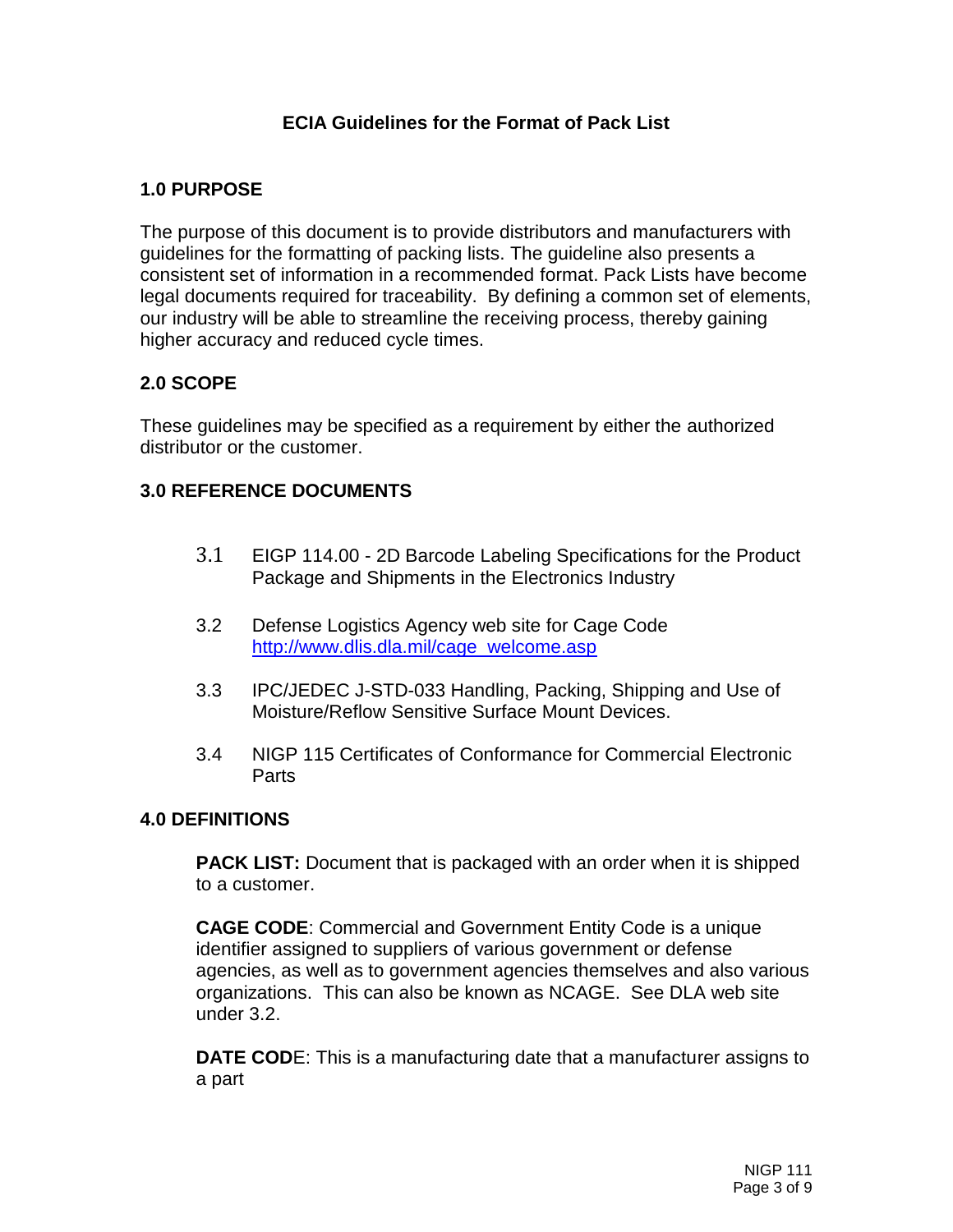**AUTHORIZED DISTRIBUTOR:** Organization that purchases parts from manufacturers or other authorized distributors and sells those parts to a Customer.

**ECCN:** Export Compliance Control Number. This number is assigned to the product by the manufacturer.

**HTS:** Harmonized Tariff Schedule is a number assigned to a part by the manufacturer. HTS numbers are country specific.

**MANUFACTURER (MFG):** An organization that produces and sells products with legal right or authority under the organization's name or contracts with another to do so.

**MOISTURE SENSITIVE LEVEL:** Specific parts are sensitive to moisture content when processed by automatic solder machines. The sensitivity is measured in levels as an alpha/numeric such as 3 or 2C. See IPC/JEDEC J-STD-033 for information on these levels and how these parts are handled.

**ORGANIZATION:** Distributor or manufacturer using this guideline

**Part:** For the purposes of this document, part will mean electronic components, assemblies, supplies and equipment produced by the organization.

#### **5.0 General Requirements**

Pack lists are documents packed with parts shipped to customers. For much of the commercial market the pack list serves an important role as traceability documentation. With a rise in the visibility of the proliferation of counterfeit parts, pack lists are replacing manufacturer Certificates of Conformance for many Aerospace, Medical and other high reliability customers. Organizations index and store scanned copies of these documents and the information they contain for later use as traceability evidence

#### **5.1 Required Elements**

While the Manufacturer or Distributor maintains control of the design of their Pack List, they should keep this layout logical.

#### **5.1.1 Legibility**

Information on Pack Lists shall be legible without the need for magnifying devices. Font sizes shall be large enough that the Pack List remains legible after being copied on a standard copier.

#### **5.1.2 Organization Identification**

The Organization should incorporate their company identity on the Pack List. Company logo and name is recommended.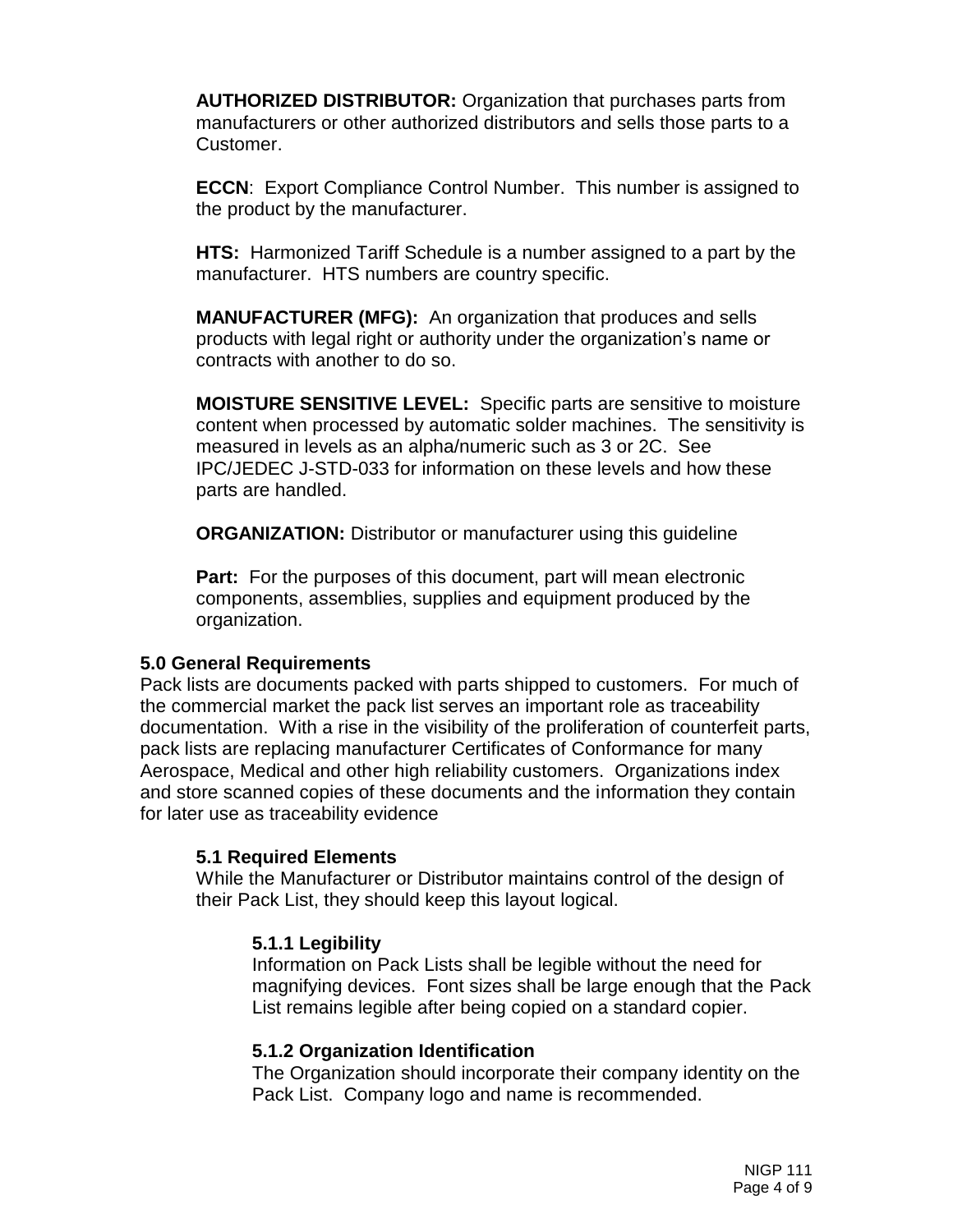#### **5.1.3 Certificate of Conformance**

The Organization will produce a Certificate of Compliance. Organizations can include a certificate on their Pack List or produce a separate document. If the Organization produces a separate document, they shall include this with the Pack List for each shipment. If the Organization prints the Certificate of Compliance on the Pack List, they shall print it on the face of the pack list and not on the back. NOTE: Pack lists are often scanned and information printed on the back of the documents will be missed in many cases. (See NIGP 115 Certificates of Conformance for Commercial Electronic Parts)

**5.1.3.a Manufacturer Certificate of Conformance** - The certificate from the manufacturer shall include the following elements.

- I. Statement indicated parts meet specifications.
- II. Statement indicating parts are new and unused, unless otherwise. The Pack List should clearly indicate the condition of the parts if not new and unused.
- III. Statement indicating the manufacturer has available records substantiating requirements met and available for review.
- IV. Name, title and signature of the Quality representative that certifies the compliance of the parts and order.

**5.1.3.b Distributor Certificate of Conformance –** The certificate from the distributor shall include the following elements. (See NIGP 115 Certificates of Conformance for Commercial Electronic Parts)

- I. The components delivered were procured from the manufacturer or through the manufacturer's authorized distribution.
- II. Maintained exclusively within the authorized distribution channel.
- III. The parts carry the manufacturer's warranty
- IV. Traceability documentation showing an unbroken chain of ownership via authorized channels is on file and available for customer review upon request.
- V. Name, title, and signature of the Quality representative that certifies the compliance of the parts and order.
- VI. Statement indicating parts are new and unused, unless otherwise. The pack list should clearly indicate the condition of the parts if not new and unused.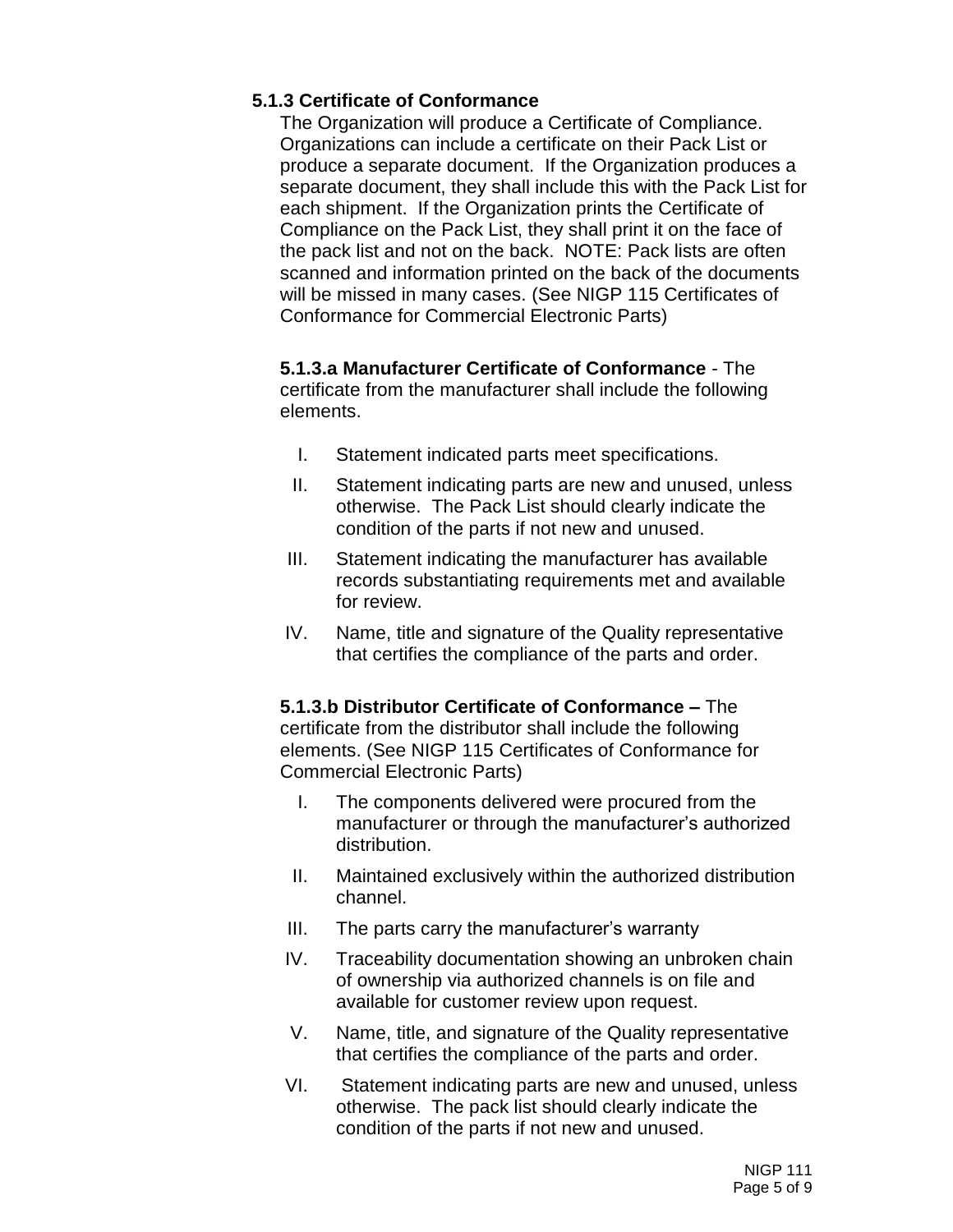VII. Statement indicating that the order meets the customer's purchase order requirements.

See examples of Certificate of Conformance in appendix A and B.

**5.1.4 Ship from address** - Manufacturer or Distributor's name and address (Cage Code if available).

**5.1.5 Sold to** –Customer's bill to name and address.

**5.1.6 Ship to address** –Customer's name and address for destination of order.

**5.1.7 Customer PO** –Customer's purchase order number.

**5.1.8 Customer PO Line** –Customer's purchase order line number.

**5.1.9 Customer Part** – (if required by customer) Customer's part number assigned internally to organization's part number.

**5.1.10 Manufacturer Part Number –** Manufacturer part number assigned to part.

**5.1.11 Pack List or Delivery Note Number –** Unique number for the order assigned by the organization used to distinguish one Pack List from another and provide document traceability.

**5.1.12 Quantity** – Quantity shipped on the order.

**5.1.13 Date Code** – Format shall be YYWW

**5.1.14 Trace Code/Lot Code/Serial Number** – If applicable per manufacturer.

**5.1.15 Country of Origin** – This is Country of Origin (COO) for the part based on rules prescribed by US Law

**5.1.16 Shipping Date** – Date the order shipped from the organization's facility

**5.1.17 ECCN** – See ECCN in definitions.

**5.1.18 HTS** – See HTS in definitions. Use the HTS for the ship to country for the order (if possible).

**5.1.19 MSL** – See Moisture Sensitive Level in definitions. If applicable.

**5.1.20** If the customer is an authorized distributor of the manufacturer, the manufacturer should consider a statement on the Pack List that states that the distributor is selling these parts as an authorized distributor of the Manufacturer.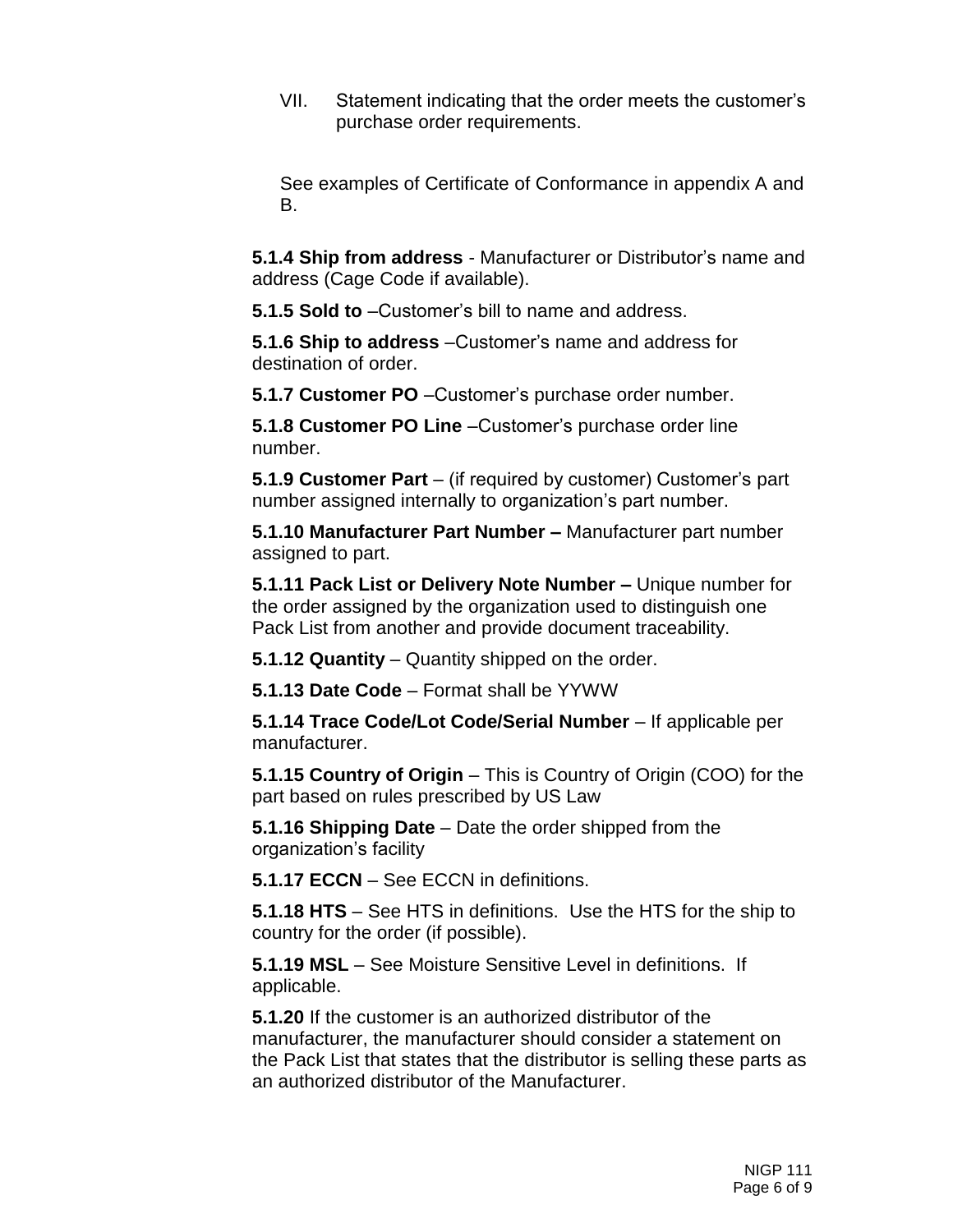**5.1.21** If multiple date or lot codes are present, this shall be indicated on the pack list.

**5.1.22** If the organization has a Cage Code, this shall be indicated on the pack list.

#### **6.0 Optional Elements**

Here are fields that will enhance some customer's data.

- 6.1 Box Count
- 6.2 Manufacturer
- 6.3 ROHS
- 6.4 REACH
- 6.5 Weight
- 6.6 Luminosity
- 6.7 Reel ID
- 6.8 Description
- 6.9 Unit of Measure
- 6.10 Total Weight (total weight of all cartons contained in shipment)
- 6.11 Customer Account Number
- 6.12 Special Instructions

#### **7.0 Prohibited element**

7.1 Pricing information must not be provided on the packing list

#### **8.0 Bar Coding**

Bar coding on the pack list is highly recommended. 2-D Bar Coding is very useful in increasing productivity and reducing errors in receiving. Bar coding must conform to EIGP 114.00 2D Barcode Labeling Specifications for the Product Package and Shipments in the Electronics Industry

#### **Appendix A: Manufacturer Certificate of Conformance example**

This statement certifies that the products purchased and shipped with this document will meet our published specifications and the purchase order. The product supplied is new and unused. Test and inspection records are maintained and available for review.

**Signed** John Smith Quality Assurance Manager